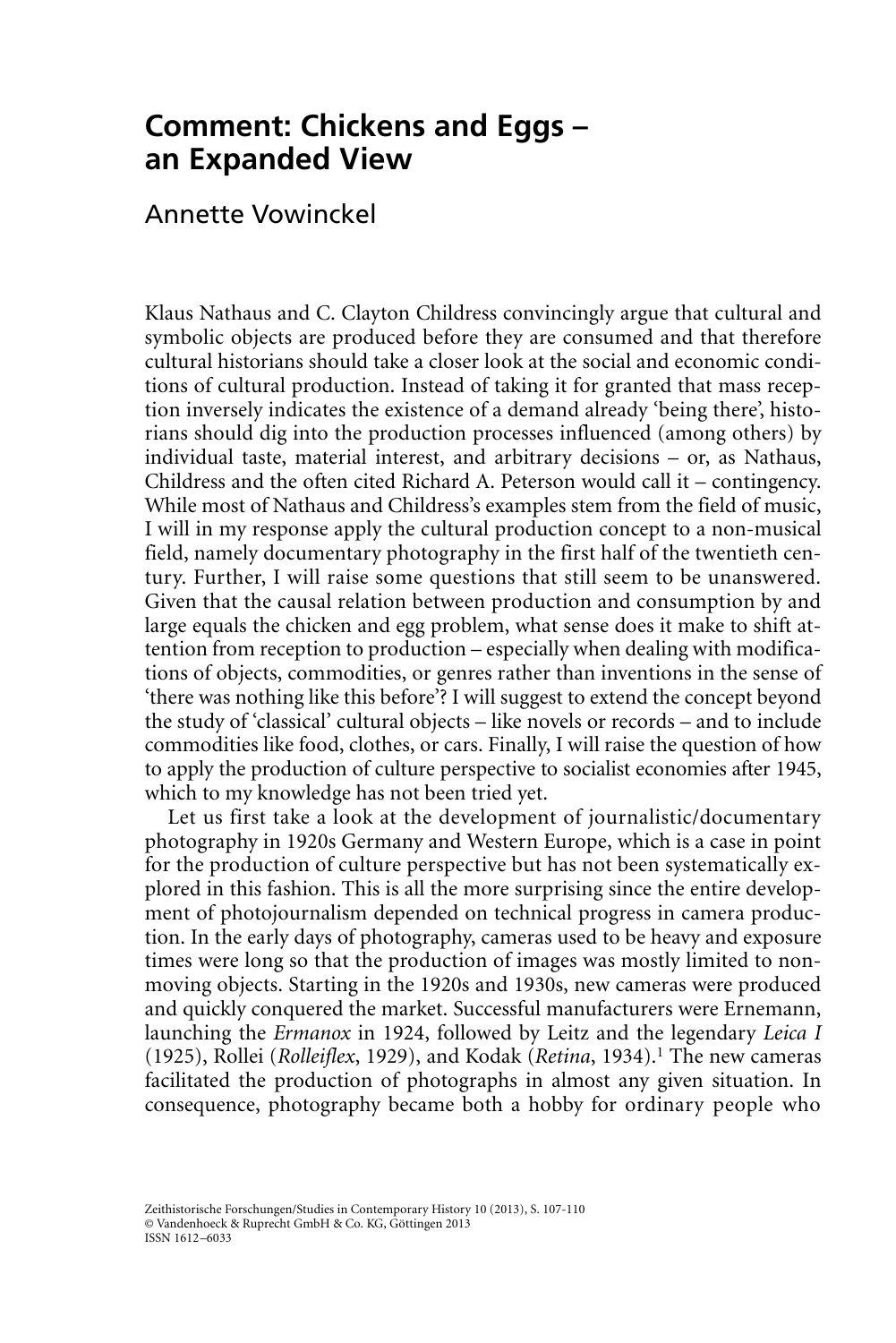could now afford to buy a camera and a profession characterized by principles like 'learning by doing'. The new photographers – as they were often  $called<sup>2</sup> – did not 'choose' their profession; they had to invent it, following the$ principle of trial and error. What would sell to whom and when, what would be aesthetically challenging but not sell to agencies and magazines? The new and often semi-professional photographers started by documenting street scenes, the lives of celebrities, war and civil war (most prominently in Spain 1936–1939), nature and consumer goods. At the same time illustrated magazines boomed – first in Germany (where most of the candid cameras were produced), but also in Eastern and Western Europe, Russia, North America, and Japan.

Photojournalism was pushed by journalists, who expected photographs to draw attention to their texts, to tell a story or provide evidence; and it was pushed by photographers, who realized that they could sell their pictures in order to make a living. On the one hand, without the production of small and flexible cameras photojournalism could not have been established as a new field of cultural and symbolic production. Yet the demand for pictures had long grown in the age of daily newspapers and large-scale public advertising. It thus seems impossible to decide whether documentary photography flourished because there suddenly was a strong demand for pictures on the part of the magazines and their readers, or whether the magazines flourished because there suddenly was a mass supply of pictures. In any case, photojournalism – as a new field of cultural production as well as documentary photography as a new genre – did not vanish for lack of demand. Quite the opposite is true: photojournalism even prompted the emergence of several new and highly different professions, including the picture editor and the picture agent, the layout man (nowadays: art director), the paparazzo and the copyright lawyer (interestingly Nathaus and Childress also mention copyright as an 'object of study of fundamental importance').

Strikingly, many of the early photojournalists (like Robert Capa or Fritz Goro) were refugees who had to support themselves without communicating verbally in their host societies.<sup>3</sup> In order to understand how photojournalism could become a success worldwide it thus makes sense to look at photographers' work-

<sup>1</sup> Cf. Michael John Langford, *The Story of Photography: From its Beginnings to the Present Day*, London 1980, pp. 69-76.

<sup>2</sup> Werner Gräff, *Es kommt der neue Fotograf*, Berlin 1929 (Reprint: Cologne 1978).

<sup>3</sup> Cf. Klaus Honnef/Frank Weyers (eds), *Und sie haben Deutschland verlassen... müssen. Fotografen und ihre Bilder 1928–1997*, Bonn 1997; C. Zoe Smith, Fritz Goro on Tape. An Emigre Photojournalist's Professional Biography. Paper presented at the Annual Meeting of the Association for Education in Journalism and Mass Communication, August 1985, URL: <http://www.eric.ed.gov/ ERICWebPortal/detail?accno=ED258230>; Sybil Milton, The Refugee Photographers, 1933– 1945, in: Helmut F. Pfanner (ed.), *Kulturelle Wechselbeziehungen im Exil/Exile across Cultures*, Bonn 1986, pp. 279-293.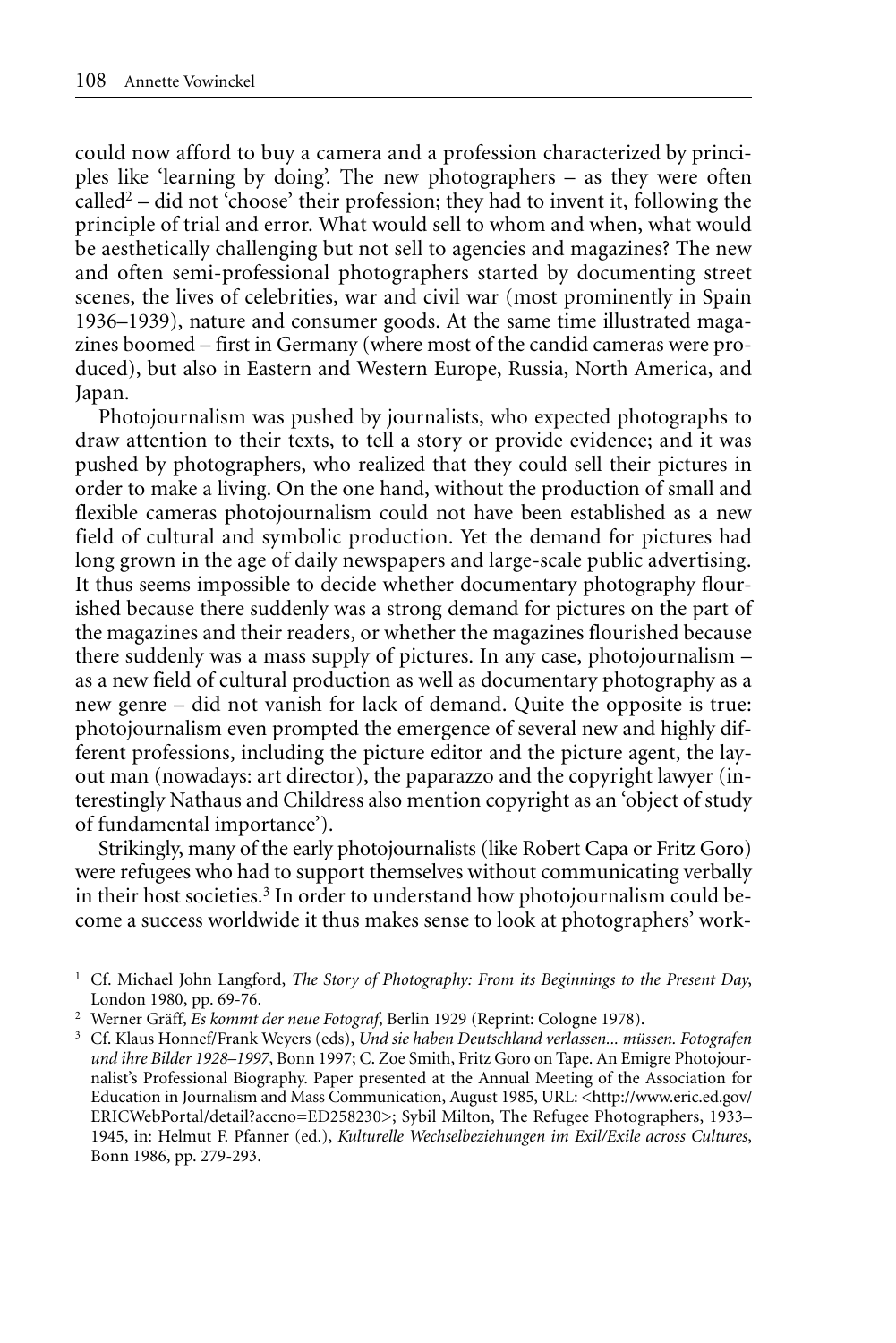ing conditions and biographies – including the contingencies brought about by migration, war, and the need to adapt to ever-new environments. And it would likewise be interesting to study collective visual memory by examining the decisions made (sometimes arbitrarily) by picture editors whose main task it is to choose the 'right' images for publication.

When it comes to examining the meaning of a photography as a cultural and symbolic object the concept introduced by Nathaus and Childress proves highly effective. However, it might be complemented – for instance, by an actor-network theory (ANT) as developed by French philosopher and sociologist Bruno Latour.4 Latour has studied the relation between subjects and objects, or rather human beings and the artifacts they interact with. Most importantly, he ascribes agency to what used to be considered 'dead' objects, offering a new view on a material world that is not merely 'produced' and (put in Heideggerian fashion) 'there-at-hand', but actively responds to its producers and consumers. Therefore, ANT could offer new insights into the processes of cultural production in that it disbands the concept of passive reception and replaces it by a more dialectic view on objects/production and subjects/consumption.

Setting aside photojournalism as a field of cultural production, I would like to address the question of how to define a cultural or symbolic object in the first place. Nathaus and Childress offer some examples from the field of culture in a rather narrow sense, be it high or popular culture, music or literature. However, it might make sense a) to distinguish more accurately between 'cultural' objects on the one hand and 'symbolic' objects on the other; and b) to focus also on the wider field of consumer culture, including food, clothes, cars, or consumer goods in general. In an essay first published in 1963, Erwin Panofsky offered some astonishing insights into the aesthetics of Rolls Royce radiators, indicating that aesthetic form and symbolic meaning is to be found in automobiles as well as in paintings or novels.5 Likewise, food and clothes have long been part of cultural reflection and historical investigation. Thus, the use of the term 'cultural' or 'symbolic' object could well be extended to *all* commodities that shape modern societies by bringing about tastes, lifestyles, and social distinctions.

The most interesting question regarding the production of culture perspective, however, arises in the context of Cold War cultural production and consumption. Nathaus and Childress do not mention any attempt to apply their concept to examples of planned economy in the socialist sphere. Yet the fact that production was only indirectly steered by demand and that designs,

<sup>4</sup> Cf. Bruno Latour, *Wir sind nie modern gewesen. Versuch einer symmetrischen Anthropologie*, Berlin 1995; Andréa Belliger/David J. Krieger (eds), *ANThology. Ein einführendes Handbuch zur Akteur-Netzwerk-Theorie*, Bielefeld 2006.

<sup>5</sup> Erwin Panofsky, *The Ideological Antecedents of the Rolls-Royce Radiator*, Philadelphia 1963.